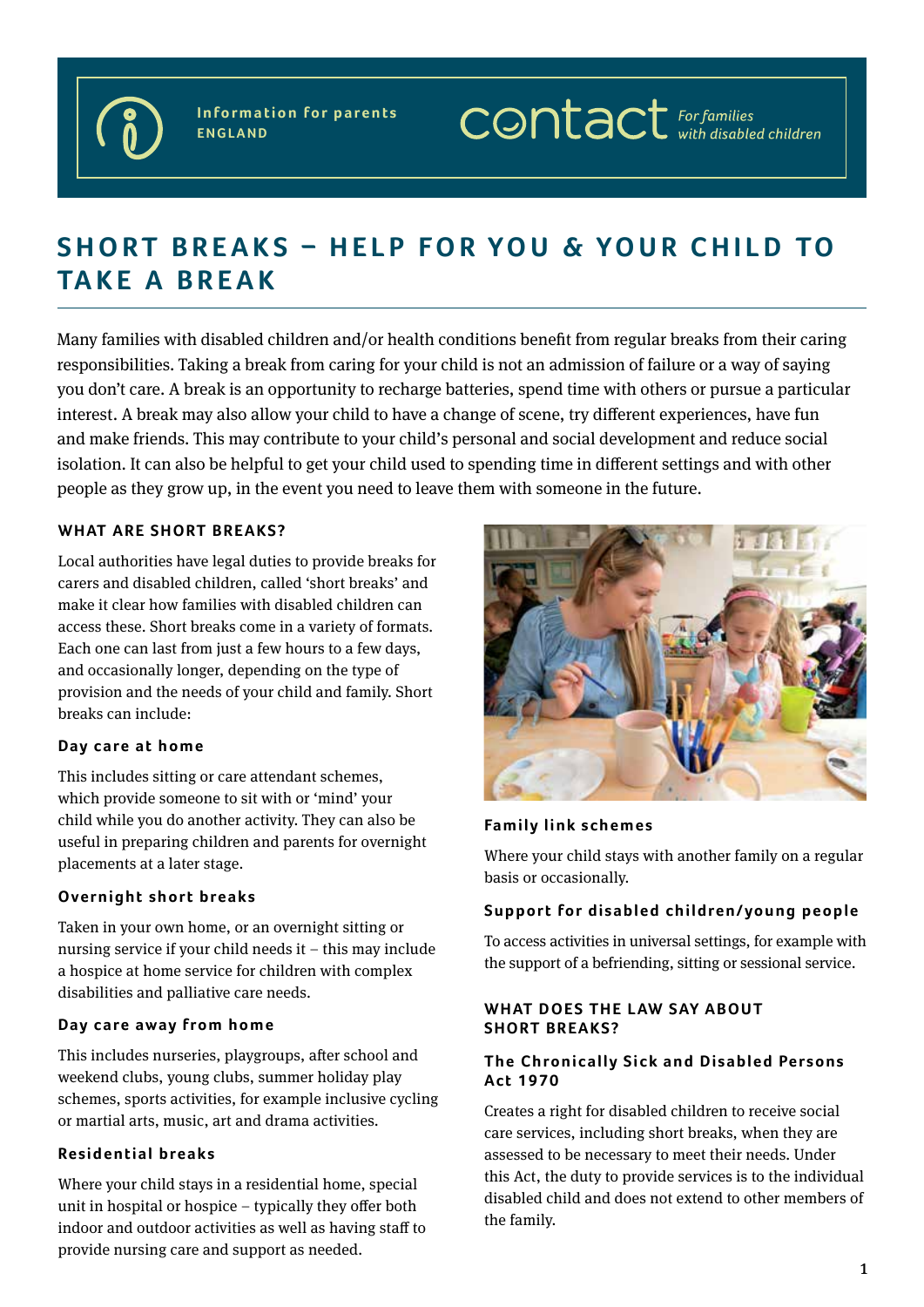Examples of these services are:

- *• practical assisatance in the home like help with personal care of your child, for example help with getting in and out of bed. This could also home-based short break.*
- *• outings or other recreational facilities outside the home.*

# **The Children Act 1989**

Schedule 2, paragraph 6 (1)) of the Children Act 1989 requires local authorities to:

*'assist individuals who provide care for such children to continue to do so, or to do so more effectively, by giving them breaks from caring'.*

It also requires them to:

- *• minimise the effect on disabled children within their area of their disabilities*
- *• give such children the opportunity to lead lives which are as normal as possible*
- *• promote disabled children being brought up by their families.*

The Children Act 1989 includes the right to permanent and or temporary residential accommodation, if your child needs it. It forms the legal basis for residential short breaks. If your child needs this service, then it should be provided. Importantly, the Act allows social services to provide help which will benefit other family members, like siblings and other carers.

To comply with the law, local authorities must not only offer short breaks to families in or near crisis, but also support families to allow effective caring to continue by providing appropriate services for them.

# **BREAKS FOR CARERS OF DISABLED CHILDREN REGULATIONS 2011**

These regulations require local authorities to set out a range of short break services to help parents of disabled children have time away from their caring responsibilities. The regulations say that local authorities must take into account:

- *• the needs of carers who would be unable to continue to provide care unless breaks from caring were given to them, and*
- *• the needs of carers who would be able to provide care for their disabled child more effectively if breaks from caring were given to them to allow them to:*
	- *• undertake education, training or any regular leisure activity*
	- *• meet the needs of other children in the family more effectively, or*
	- *• carry out day to day tasks which they must perform in order to run their household.*

The range of services must include:

- *• day time care in the homes of disabled children or elsewhere*
- *• overnight care in the homes of disabled children or elsewhere*
- *• educational or leisure activities for disabled children outside their homes or elsewhere*
- *• services available to assist carers in the evenings, at weekends and during the school holidays.*

# **CHILDREN AND FAMILIES ACT 2014**

The *[Special educational needs and disability code](https://www.gov.uk/government/publications/send-code-of-practice-0-to-25)  [of practice 0-25](https://www.gov.uk/government/publications/send-code-of-practice-0-to-25)* (which accompanies the Children and Families Act) says that local authorities need to take the views of parents, children and young people into account so that services, like short breaks services, meet their needs. One way the Act says they must do this is via local parent carer forums. Parent carer forums are groups of parents and carers of disabled children in each local authority area. Their aim is to make sure the services in their area meet the needs of disabled children and their families.

# **WHERE CAN I FIND OUT ABOUT SHORT BREAKS IN MY AREA?**

#### The *[Breaks for Carers of Disabled Children](https://www.legislation.gov.uk/uksi/2011/707/contents/made)*

*[Regulations 2011](https://www.legislation.gov.uk/uksi/2011/707/contents/made)* say that local authorities must prepare a 'short breaks statement' for carers, setting out:

- *• the range of services available*
- *• eligibility criteria for accessing the services, and*
- *• how these services are designed to meet the needs of families with disabled children in their area.*

They must publish this information on their website as part of their local offer – search for 'local offer' or 'short breaks'.

# **HOW DO I GET A SHORT BREAK?**

Local authorities must make it clear how families can access short breaks. The main route involves undergoing an assessment of your child and family's needs by social services. This is generally referred to as a Children's Act Assessment. You should be able to find contact details of your local authority on their website or under their local offer.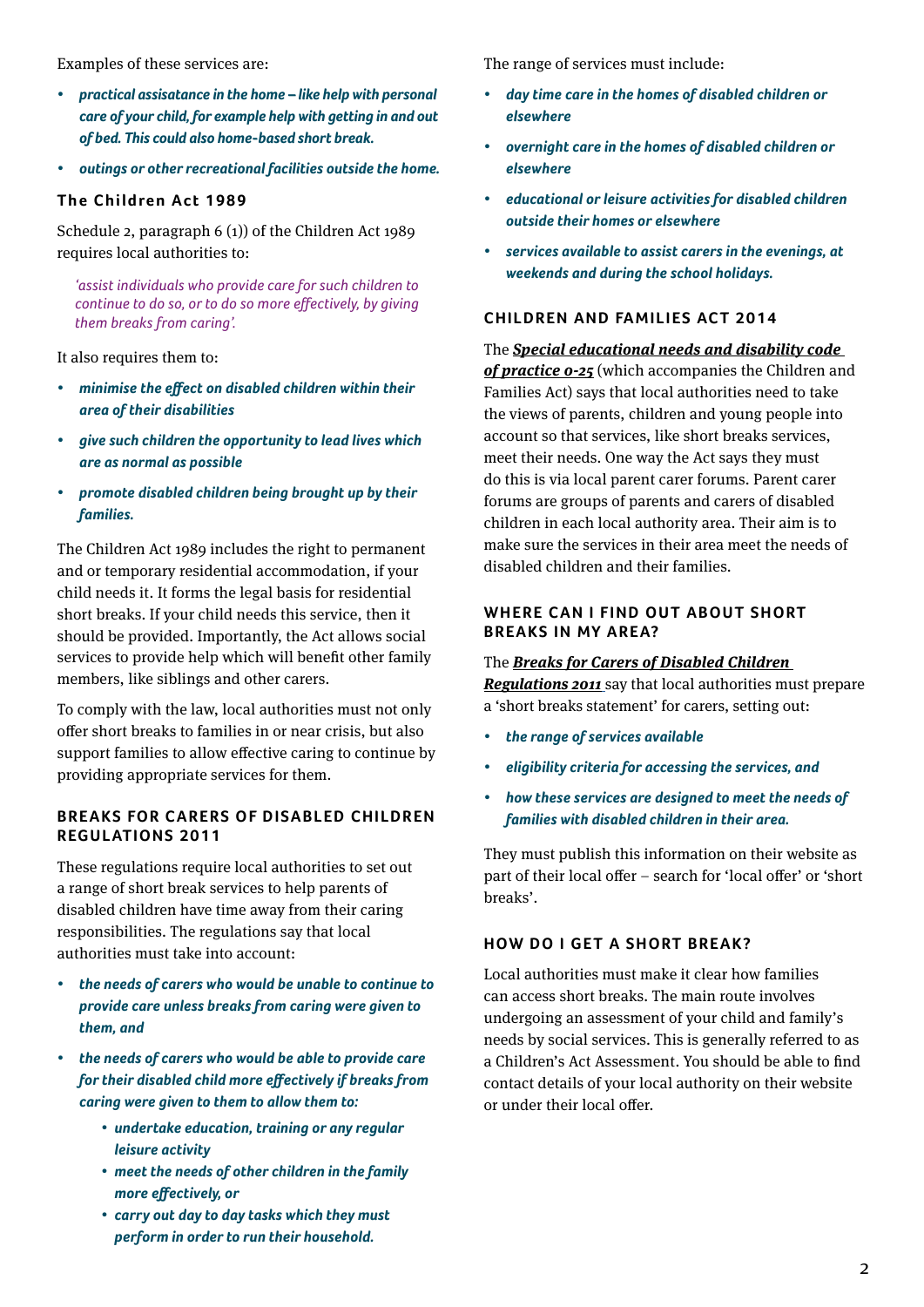# **WHAT IS AN ASSESSMENT?**

An assessment under the Children's Act 1989 can lead to the provision of services which support families, including short breaks. The assessment is the process social services use to gather information about your child and family, so they can make a decision about what help you may need. The *[Working Together](https://www.gov.uk/government/publications/working-together-to-safeguard-children--2)  [to Safeguard Children](https://www.gov.uk/government/publications/working-together-to-safeguard-children--2)* guidance emphasises the importance of the assessment being child and family centred. The approach should also be holistic, addressing the child's needs within their family and wider community.

You don't need to have a diagnosis for your child to get an assessment or help from social services – if your child needs help or support, an assessment of their needs should still be made. Consider making a complaint if this doesn't happen.

Advice on challenging a refusal to assess your child's needs can be found at: *[contact.org.uk/refusal-letter](http://www.contact.org.uk/refusal-letter)***.**

For detailed information on how to get help from ( ဂိ social services, what to expect during an assessment and tips for attending meetings, see our guide, *[Services and support from your local authority.](https://contact.org.uk/wp-content/uploads/2021/03/Services-and-support-from-your-local-authority.pdf)*

# **AFTER THE ASSESSMENT**

If the local authority agree that services should be provided, they should draw up a plan which sets out who is going to do what, where and when to help you and your child.

Where short break needs have been recognised, then the local authority can arrange the necessary services themselves, or you can ask for direct payments so you can buy in short breaks. This can include a child going into a residential unit or more flexible breaks, like a child going to stay with a care worker. You could also use a direct payment to employ a personal assistant to accompany your child on holiday or some other activity. The maximum amount of residential care that you can buy for a child using direct payments is a single period of four weeks.

# Our website has information about *[direct](https://contact.org.uk/help-for-families/information-advice-services/social-care/how-to-access-services/personal-budgets-and-direct-payments/)  [payments](https://contact.org.uk/help-for-families/information-advice-services/social-care/how-to-access-services/personal-budgets-and-direct-payments/)*, or call our helpline on **0808 808 3555**.

If your child has an Education, Health and Care plan then the type of short breaks support and who will provide it should be included in section H1. This includes the use of direct payments provided under [section 2 of the Chronically Sick and Disabled Persons](http://www.legislation.gov.uk/ukpga/1970/44/contents)  [Act 1970](http://www.legislation.gov.uk/ukpga/1970/44/contents). Other services should be included in section H2 of the plan.

The local authority may decide there is no need for services, which could result in your case being closed with no further action taken. If you disagree with this decision you can challenge it using the local authority's complaints procedure.

# **CARERS' ASSESSMENTS**

A carer's assessment may also identify short break needs and lead to the provision of services. All parent carers have a right to ask for an assessment of their needs at any time, including if they need urgent help, in the same way as asking for an assessment for a child. You can also ask your GP, health visitor, community nurse, paediatrician or voluntary organisation to contact social services to ask for an assessment on your behalf.

Parents should use the Children and Families Act 2014 to ask for a 'parent carer's needs assessment'. It gives strengthened rights to assessments for parents carers, young people and young carers regarding work, education and leisure. For example, a local authority must take into account the wellbeing of parent carers, and they must also involve them, the disabled child and anyone the parent carer asks them to involve.

Non-parent carers have a right to a carer's assessment under The Carers (Recognition and Services) Act 1995.

The outcome of carer's needs assessment must be considered by the local authority when they decide what package of support, including short breaks, should be provided to a child under the Acts mentioned above.

For more information see our factsheet *[Carers](https://contact.org.uk/advice-and-support/resource-library/carers-assessments-help-for-parent-carers-in-england/)  [assessments – help for parent carers](https://contact.org.uk/advice-and-support/resource-library/carers-assessments-help-for-parent-carers-in-england/).* 

# **UNIVERSAL SHORT BREAKS SERVICES**

Some short break schemes may be described as `universal', which means they are available to all children and you don't need an assessment to access them. The criteria for accessing such services was never legislated for but practice guidance for the 2011 regulations states that criteria must be set fairly. For example criteria based on attendance at a special school or the award of a particular rate of Disability Living Allowance would be seen as unfair.

#### **WILL I HAVE TO PAY FOR ANY SHORT BREAKS?**

Local authorities do have the power to charge for services they provide under the [Children Act 1989](http://www.legislation.gov.uk/ukpga/1989/41/contents) and the [Chronically Sick and Disabled Persons Act.](http://www.legislation.gov.uk/ukpga/1970/44/contents) Each local authority will have its own charging policy and it is usually your income and savings as a parent that are taken into account. Your child's Disability Living